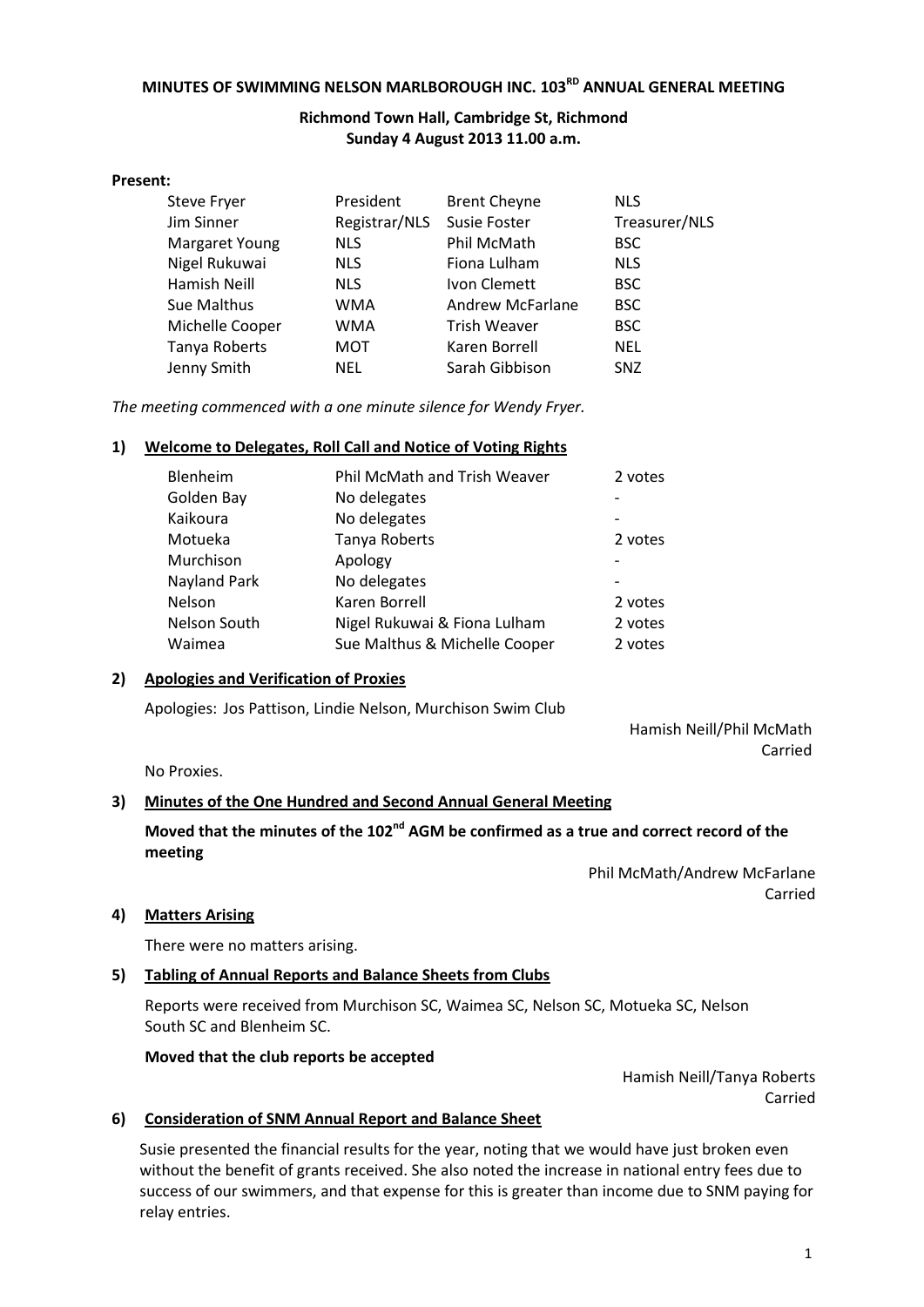Susie commented on the balance sheet and the increase due to the small surplus that SNM made during this past year. There are no significant debtors or liabilities. On the Asset Register, there are a number of minor assets that are fully depreciated and will be written off next year.

The Audit Report is attached: it is an unqualified report received from Brown & Associates.

## **Moved that the Financial Report be accepted**

Susie Foster/Sue Malthus Carried

## **7) Election of Board, Life Membership and Awards Committee, other Committees & President**

## *Election of Board Members*

Steve noted that a nomination form has been received for Phil McMath and that the following Board members were willing to be nominated for another term: Brent Cheyne, Susie Foster, Jim Sinner, Sue Malthus, Hamish Neill, Stephen Fryer.

## **Moved that Phil McMath, Brent Cheyne, Susie Foster, Jim Sinner, Sue Malthus and Stephen Fryer be elected to the Board**

Nigel Rukuwai/Michelle Cooper Carried

The Nelson Club indicated that they have a person considering a role on the Board and will advise the Board as soon as possible. Motueka was invited to nominate someone for appointment by the Board at a later date or, if no one is available, to send observers to board meetings whenever possible.

## *Election of President*

**Moved that Steve Fryer be elected as President**

Jim Sinner/Phil McMath Carried unanimously

## *Election of Life Membership and Awards Committee*

**Moved that the existing members of Life Membership and Awards Committee be re-elected: Margaret Young, Ivon Clemett, Jos Pattison and the President of SNM**

> Hamish Neill/Karen Borrell Carried

## *Election of Technical Committee*

**Moved that the existing Technical Committee members be re-elected: Steve Fryer, Ivon Clemett & Andrew McFarlane**

> Phil McMath/Tanya Roberts Carried

## **Moved that Kirsty Rukuwai be elected to the Technical Committee**

Steve Fryer/Ivon Clemett Carried

#### **8) Consideration of Remits**

Three remits had been circulated and were discussed at the meeting.

## *# 1 Delete requirement for rotation hosting of SNM Country and Town Meet*

It was noted that the Board still has the ability to offer the meet to any club, and will invite expressions of interest. Waimea and Motueka observed that they want their swimmers to be able to qualify for national meets, so have not wanted to host the meet.

## **Moved that Remit #1 (Delete requirements for rotation hosting of SNM Country and Town Meet) be accepted**

Jim Sinner/Tanya Roberts Carried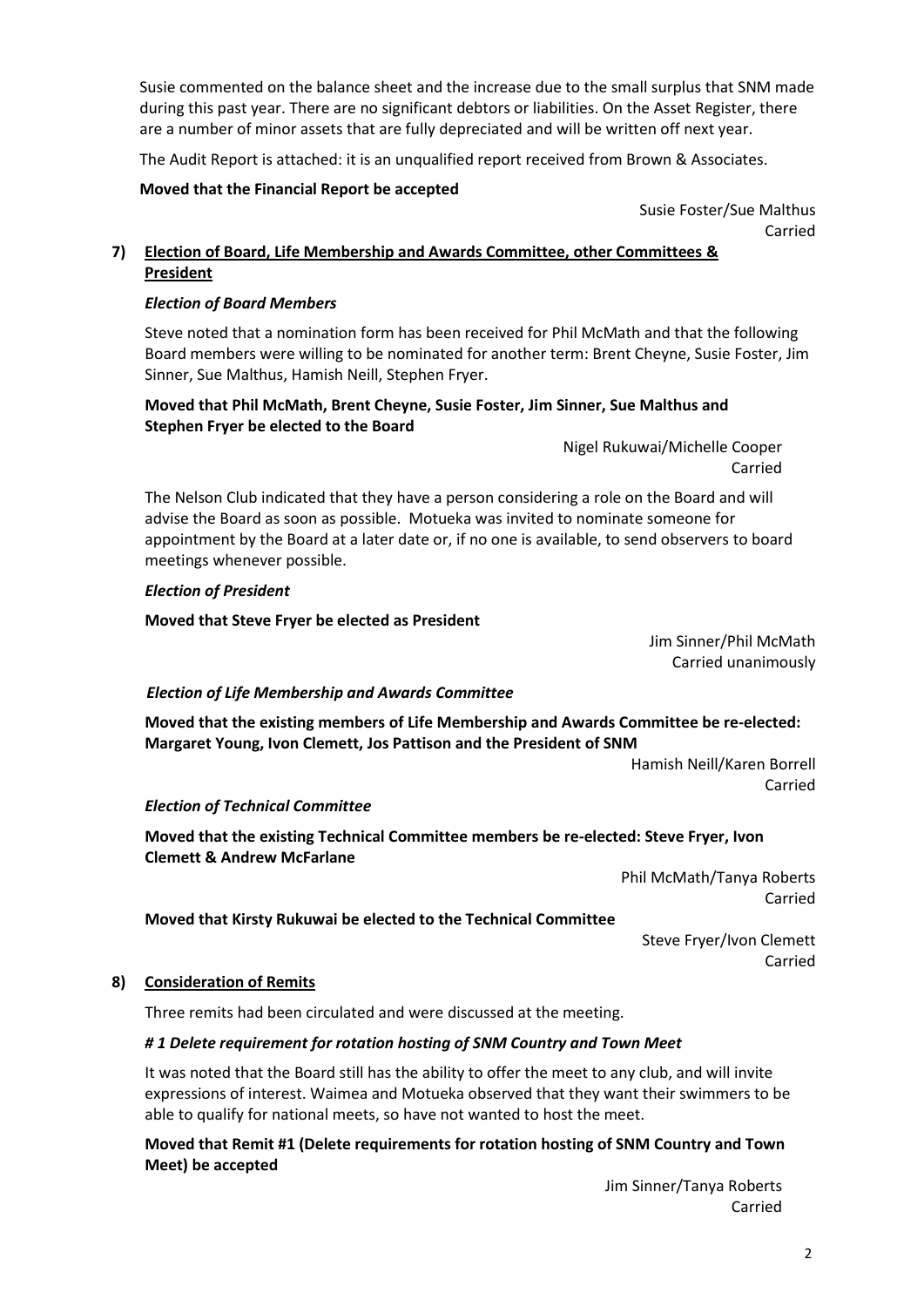## *# 2 Delete requirement for medals for every event at SNM Country & Town meet*

#### *Discussion*

Waimea noted that they would like to see nice ribbons such as those awarded at SI C&T meet. Motueka wants to keep the medals for this meet, even if it requires payment of higher entry fees – their swimmers who won SI C&T ribbons were disappointed not to get a medal.

It was noted that with 100 swimmers at this meet, full medals cost roughly \$20 per swimmer if funding is not received. There was a suggestion that medals could be continued subject to grant funding being obtained.

Steve put the remit to a vote.

## **Moved that Remit #2 (Delete requirement for medals for every event at SNM Country and Town Meet) be accepted**

Jim Sinner/Margaret Young Carried

#### *# 3 Clarify criteria for Swimmers Fund*

#### *Discussion*

There was a question as to why we exclude Juniors from funding. Following further discussion, it was noted that NAGs are harder to qualify for than Juniors, and Juniors rate more highly than Div IIs, but that national swim camps rank more highly than Juniors.

#### **Moved that remit #3 be amended as follows:**

- **delete the reference to NZ Juniors in the Remit,**
- **add NZ Juniors to end of the list of meets eligible for funding (after NZ swim camps),**
- **add a sentence to SFR 6.1 saying that preference for funding shall be in order of meets and camps listed in SFR 5,**
- **delete from SFR 6.1 the reference to National Age Groups, and**
- **make corresponding changes to the application form in SFR 15**

Jim Sinner/Tanya Roberts Carried

#### **Moved that the amended remit be accepted**

Margaret Young/Tanya Roberts Carried

#### **9) Recommendations from the Life Membership and Awards Committee**

Margaret Young noted the lack of nominations from clubs; only two were received.

The Committee, represented by Margaret Young, presented the following:

| Recognition     | Sarah Woodhouse     | Blenheim            |
|-----------------|---------------------|---------------------|
|                 | Natalie Brokenshire | <b>Blenheim</b>     |
| <b>Service</b>  | Lorraine McMath     | Blenheim            |
|                 | Phil McMath         | <b>Blenheim</b>     |
|                 | Michelle Cooper     | Waimea              |
|                 | Hamish Neill        | Nelson South        |
| <b>Honours</b>  | <b>Brent Cheyne</b> | Nelson South        |
| Life Membership | Marlene Ingram      | Kaikoura            |
|                 | Stephen Fryer       | <b>Nelson South</b> |

#### **Moved that the above recommendations for Honours and Awards be confirmed**

Margaret Young/Ivon Clemett Carried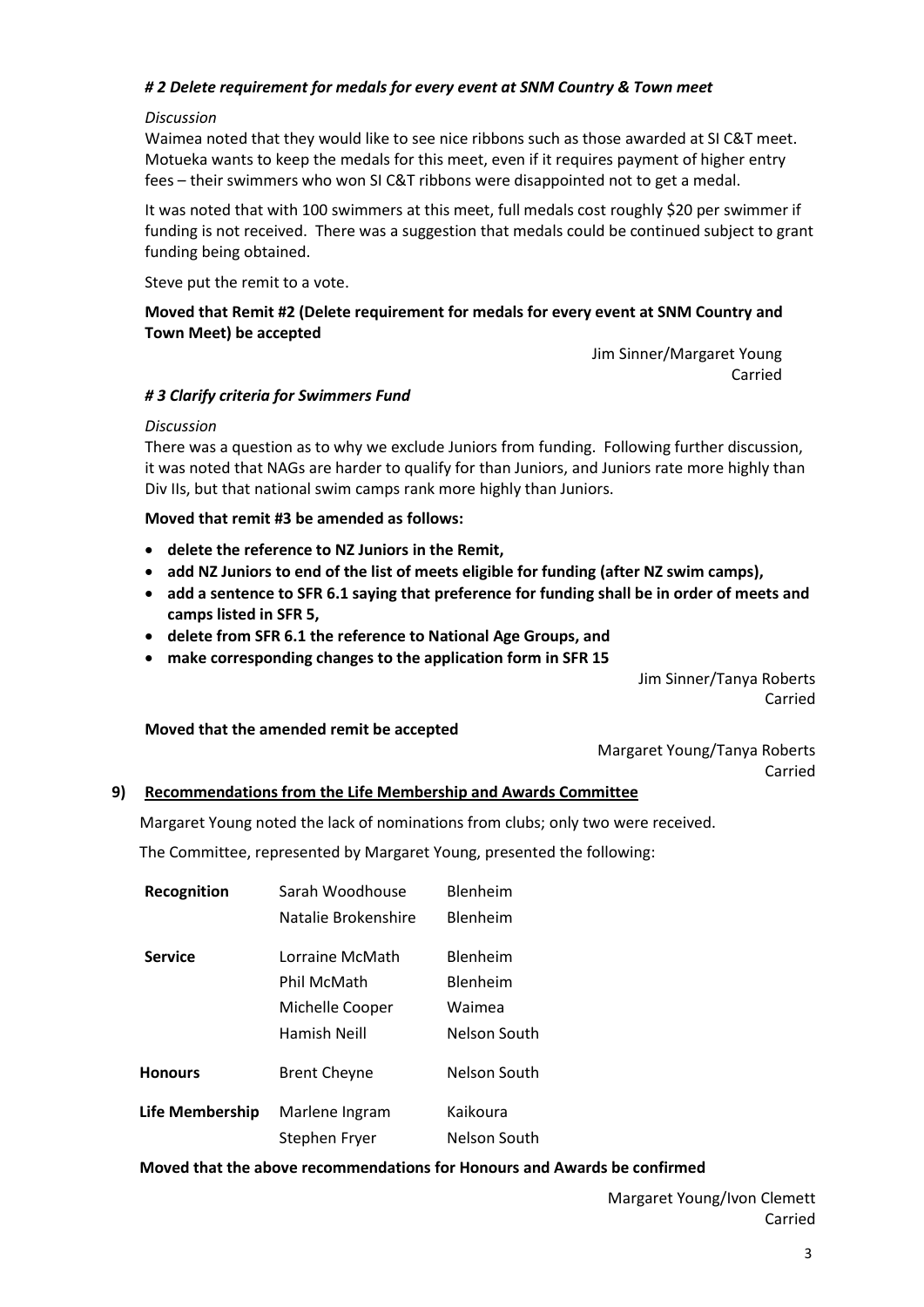### **10) Swimming Nelson Marlborough Affiliation Fees and budget for 2013-2014 Season**

**Moved that SNM affiliation fees for competitive swimmers for 2013-14 be set at \$85.00 (inc GST) of which \$50 comprises SNZ affiliation fees.**

> Steve Fryer/Susie Foster Carried

#### **11) General Business**

#### **2012 Olympics**

Moved that SNM congratulates Amaka Gessler of Motueka Swim Club for her outstanding performance at the 2012 Olympic Games, as a member of the Womens 200m Freestyle Relay.

> Tanya Roberts/Jim Sinner Carried

#### **SNM SWIMMERS AWARDS**

#### **SNM Representative Badges for 2013**

(presented by Susie Foster)

Kirsten Walker Motueka Ellie Gaging Nelson Rebecca Hull Blenheim

Amy Coulton Nelson South Clara Foster Nelson South

#### **SNM Country and Town Representative Badge for 2013**

(presented by Susie Foster)

Bastian Guzinski Nelson South

#### **SNZ National Relay Finalists certificates for 2012-13**

(presented by Brent Cheyne)

#### **2012 NZ Short Course Championships**

## **Women 13-15 200m Medley Regional Relay – 3 rd place**

| Samantha Trevurza | Sara Gane     |
|-------------------|---------------|
| Rebecca Hull      | Ellie Rukuwai |

**Women 13-15 200m Freestyle Regional Relay – 10th place** Ellie Rukuwai Samantha Trevurza

Sara Gane **Rebecca Hull** 

#### **2013 NZ Age Group Champs**

| Girls 15 & Under 200m Medley Regional Relay - 7th place |               |
|---------------------------------------------------------|---------------|
| Samantha Trevurza                                       | Sara Gane     |
| Ellie Gaging                                            | Ellie Rukuwai |

**Boys 16 & Over 200m Medley Regional Relay – 10th place** 

Kaiori McGuinniety William Borrell Sam McKenzie Fraser Neill

# **Boys 16 & Over 200m Freestyle Regional Relay – 7th place**  Kaiori McGuinniety Sam McKenzie

William Borrell Fraser Neill

#### **Belsham Trophy 2012-13**

Samantha Trevurza Motueka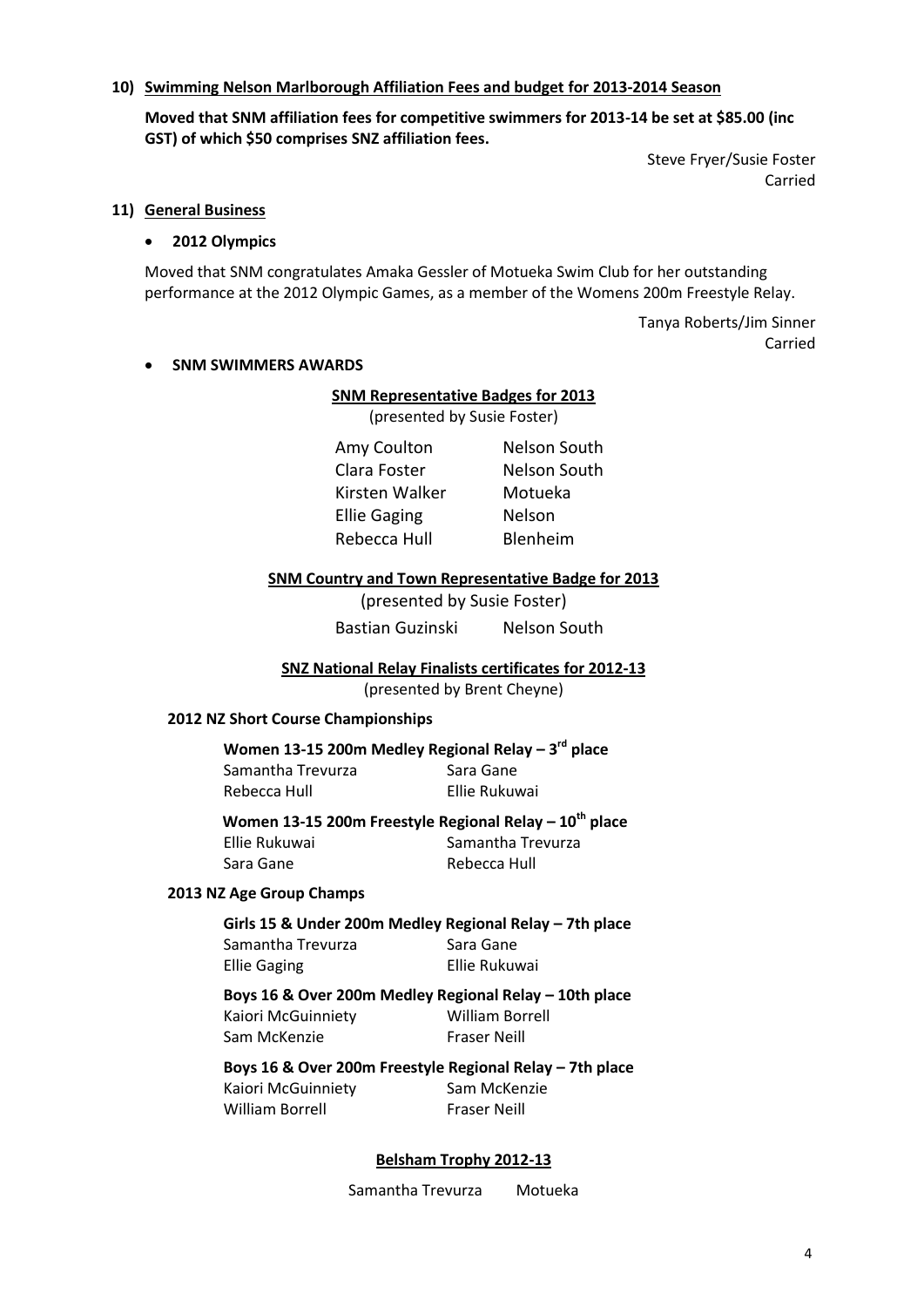## **SNZ Review update and Whole of Sport Plan**

Brent Cheyne read his report on Implementation of the SNZ Review and the Whole of Sport Plan (attached). Hamish Neill thanked Brent for his input to the Review, without which some of these issues would have been overlooked. Stephen Fryer passed on a comment from another region acknowledging Brent's contribution to the SNZ Review.

## **Sarah Gibbison, SNZ**

Sarah introduced herself. Brenda Goulter (former SNZ Swim-safe representative for NM) has resigned and will not be replaced. Sarah will fill this role from Wellington office and is keen to work with clubs.

The SNZ Review recommended that Learn To Swim be separated into a different entity, but this has since been reversed and LTS will remain inside SNZ as a stand-alone unit.

Sarah presented a summary of what SNZ is doing to support LTS programmes, including courses for beginner coaches and the Kiwi SwimSafe programme. She noted that Wellington region made sure that all schools had information on swim clubs in their area. Andrew McFarlane noted that this has not happened in this region. He encouraged Sarah to be pro-active in promoting competitive swimming in schools and swim schools.

Brent noted that SNM supports the SNZ Board decision to keep LTS within SNZ, because LTS is a very important contribution that Swimming makes to the wider community.

Sarah encouraged clubs to contact her if they want any support or information.

## **Other general business**

- o Jim noted that SNZ has set up a "Non-Voting Official" category in the database, in addition to "Voting Technical Official". The SNM Board has agreed to reimburse clubs for the cost (\$15/ Voting Official) of registering all Referees and Starters within the region as Voting Officials. Jim will send out a notice about this, including a list of officials to be updated. Hamish noted that the Board also discussed whether to pay registration fees for IOTs who wish to officiate at national meets. It was noted that these persons may approach the Board for reimbursement, which would then be considered.
- o Nigel asked that the Belsham Trophy be presented at the SNM Winter Meet next weekend, with the criteria mentioned as well. This was agreed.
- $\circ$  Steve, on behalf of himself and his daughter Alice, announced their intention to establish the Fryer Trophy, in honour of Wendy, to be awarded to the best up and coming swimmer each year. This will be an "investment trophy" with an initial endowment of \$2000, the interest from which will be used to purchase a miniature trophy that swimmers will keep. There will also be a large permanent trophy that will be engraved with the recipients' names. Steve will work with Brent and Jim to develop wording for the trophy that will be presented and confirmed by the Board.
- o Margaret Young thanked Steve and Alice for this generous contribution, and for Steve and the Board's efforts during the past year.

#### **The meeting closed at 13.50**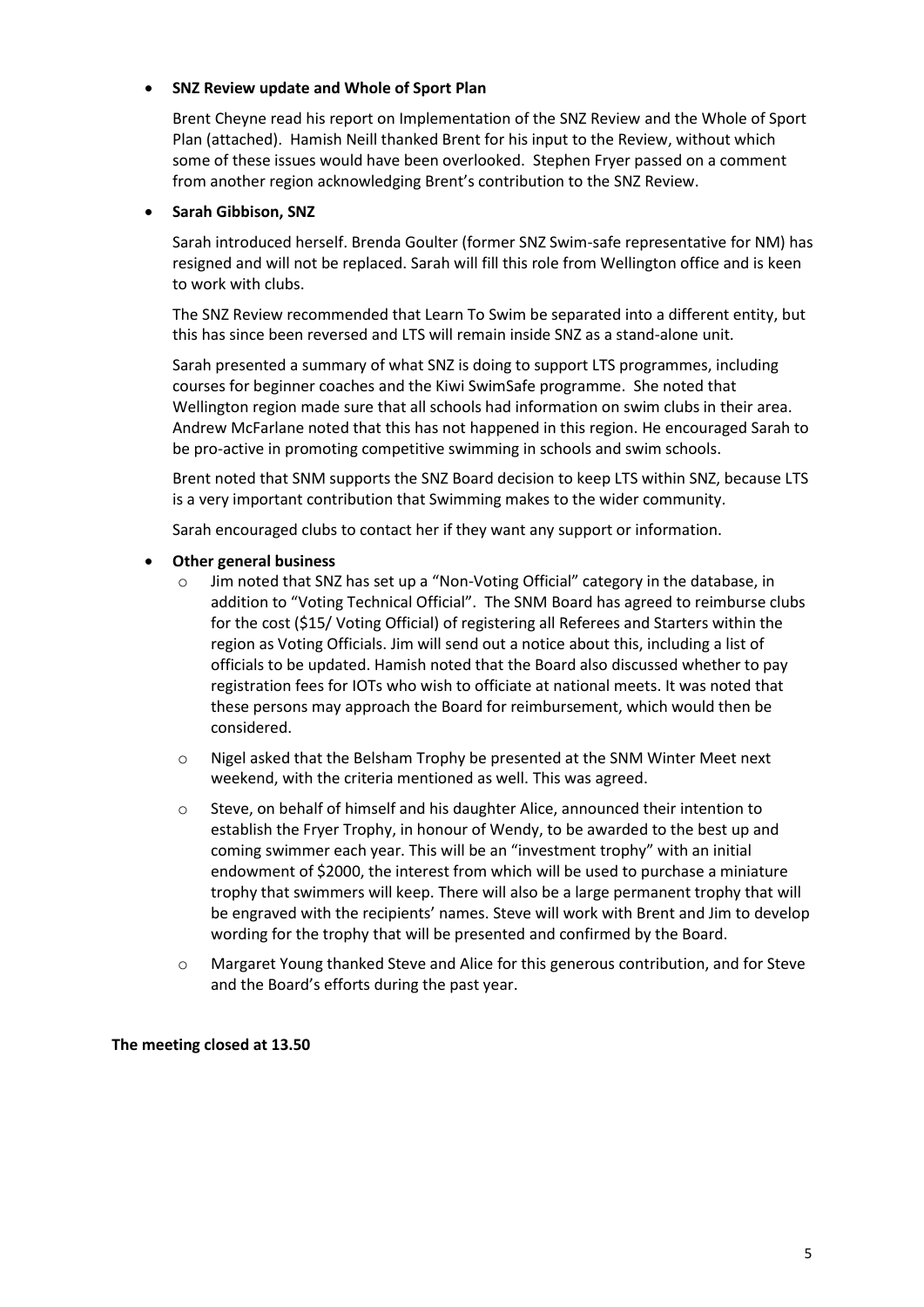# Attachment 2013 AGM Report on the Implementation of the SNZ Review

It has been just over a year since the SNZ SGM approved the new Swimming New Zealand Constitution. Swimming Nelson Marlborough was one of two regions that did not vote in favour of this Constitution. Rather, we abstained from voting. The reason for this was read out at the SNZ SGM. Essentially, we stated that we did not agree with the process without genuine consultation with members, nor did we agree with a number of provisions in the constitution which included a new Regional Constitution being imposed on clubs as prescribed by Swimming New Zealand.

The Draft Regional Constitution has been presented to regions. SNM have provided two submissions on this draft to SNZ. The first submission is based on the ability to both govern and carry out all operational functions by our Board allowing us to continue to effectively support the sport. The second submission was in regard to the minimum of 50 members for a club. Although this issue was not covered in our first submission, SNM has led the campaign to prevent a minimum membership requirement being applied to existing clubs. This has involved discussion with SNZ, other regions, and the utilisation of the Regional Chairs' Teleconference process to push this issue.

After the last teleconference where we started getting support from other regions, the SNZ Chair, Brent Leighton, reported that he would be recommending to the SNZ board that the minimum requirement should not apply to existing clubs.

## **Current Position**

The SNZ Board has received many submissions on the Draft Regional Constitution and will be reviewing these at their next meeting on 21 August 2013 before issuing the updated version.

## **Where to for Swimming Nelson Marlborough?**

We will await the next version of the Regional Constitution and, if necessary, give relevant feedback to SNZ.

The SNM Board will ensure that it can function within the new parameters thereby enabling the board to continue to support the sport in this region as it has been. We have had great success in this region over the last few years due to the phenomenal work of Clubs, Coaches and the Regional Board. This delivery from the Region will not diminish. Our Regional Board will be asked to undertake additional functions under the new constitution. If the areas raised in our first submission are not addressed, then our Board member numbers would not only be reduced, but would also not allow the inclusion of any club committee member on our Board. This will not be helpful, given the additional functions our Board will be asked to undertake and belies our strong values of transparency with our clubs. These points, and others, will all be discussed in detail at our future regional SGM when the final form is presented for voting on by our clubs.

## **Whole of Sport Plan**

With the new Constitutions giving more power to SNZ, and at the same time imposing more work on regional boards, it is imperative that our region has a strong voice in the Whole of Sport Plan discussions. In this regard, our region has already sent an email containing what we believe are key issues for the Whole of Sport Plan to SNZ and all regions. We received a positive reply from SNZ, but no response from any region.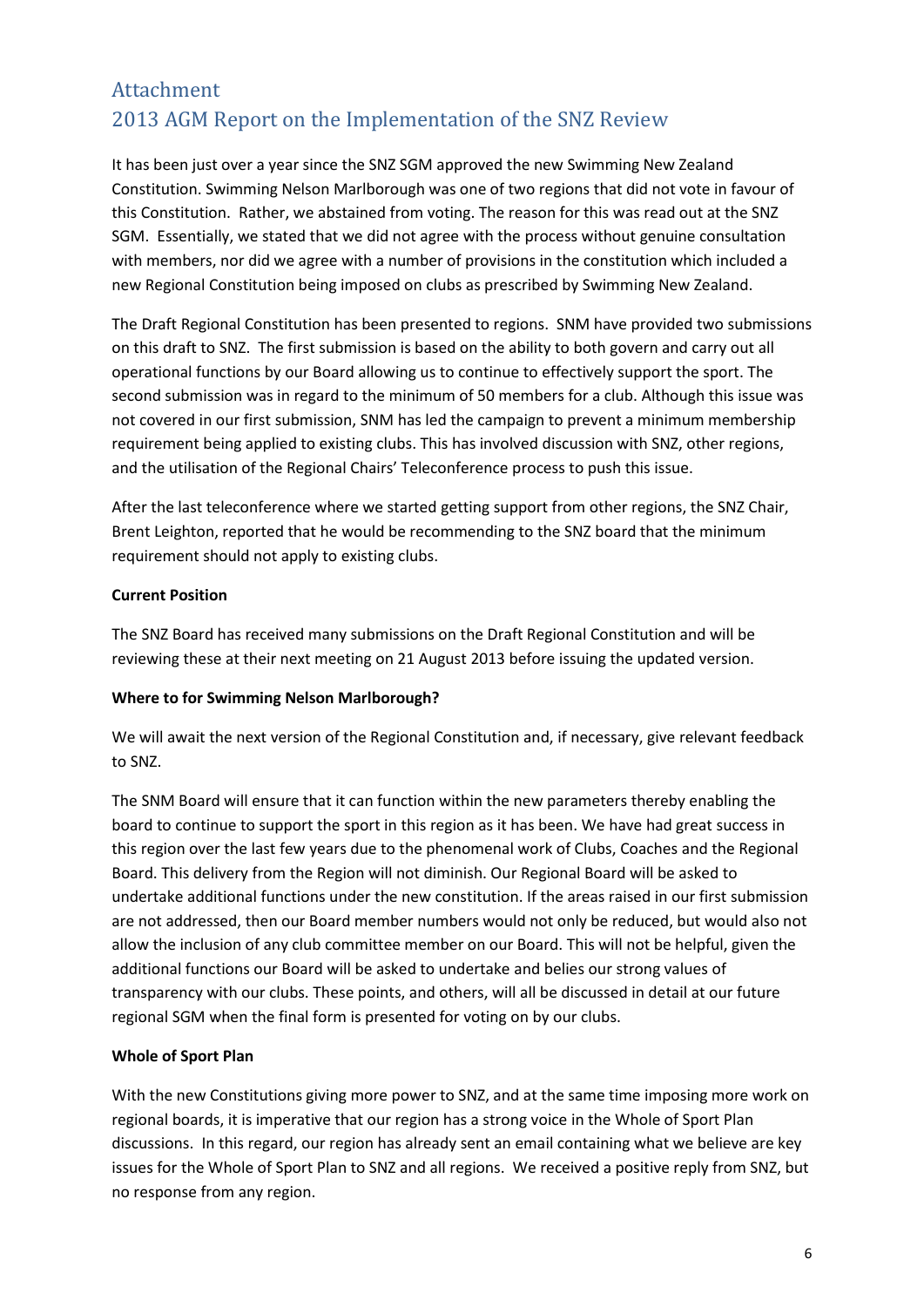## **Strategic and Long Term Plan**

Once the new Regional Constitution is in place and the Whole of Sport Plan has been determined the NM Board will need to undertake long term planning to determine:

- 1. Vision
- 2. Objectives
- 3. SWOT
- 4. Major Goals
- 5. Culture
- 6. Future Board makeup/ Portfolios/Subcommittees

I strongly believe that the current board is well placed to complete this plan to build a foundation to move the sport forward in Nelson Marlborough.

# **APPENDIX ONE**

# **SNM Submission on draft Regional Constitution**

Swimming Nelson Marlborough appreciates this opportunity to comment on the Draft Regional Constitution, and the consideration this submission will be given.

Our submission begins with general comments, and then sets out specific issues that we would ask Swimming New Zealand to consider.

## **General Comments**

A number of areas in the draft constitution do not give adequate consideration to the fact that regions, particularly the smaller regions, have fewer resources in both volunteers and funding than Swimming New Zealand. Regions do not receive funding from Sport New Zealand. Few have paid employees; most rely totally on volunteers with the work being undertaken by board members and the committed few on club committees. Most regions do not have the luxury of being able to separate governance from operational functions. At the present time, it is difficult enough for clubs to find a full complement of volunteers for their committees and representatives for our regional board without there being a restriction on the overlapping membership of the two. We believe that provisions in the draft constitution are going to make the task of leading the sport of swimming in the regions an increasingly onerous one for the members who are already totally committed to the sport.

As transparency and inclusiveness are values we hold in our region, most clubs have a representative on the board and most of these are club committee members. Our board minutes are distributed to all clubs in our region and posted on our website, but the most effective communication between the region and clubs is achieved by having board members who are also on club committees. Potential conflicts of interest arise only infrequently, and do not inhibit our effective operation. Our clubs value the fact that they have a voice on the regional board, which ensures that the board does not get out of touch with the needs of our member clubs and swimmers.

## **Specific Issues**

Our region currently has 10 board members, which is the maximum allowed under our current constitution. As our board performs all governance and operational functions in our region, tasks are assigned based on the strengths of each board member, all of whom are 100% committed and dedicated to our sport. Historically we know that to limit our board members to six will place a very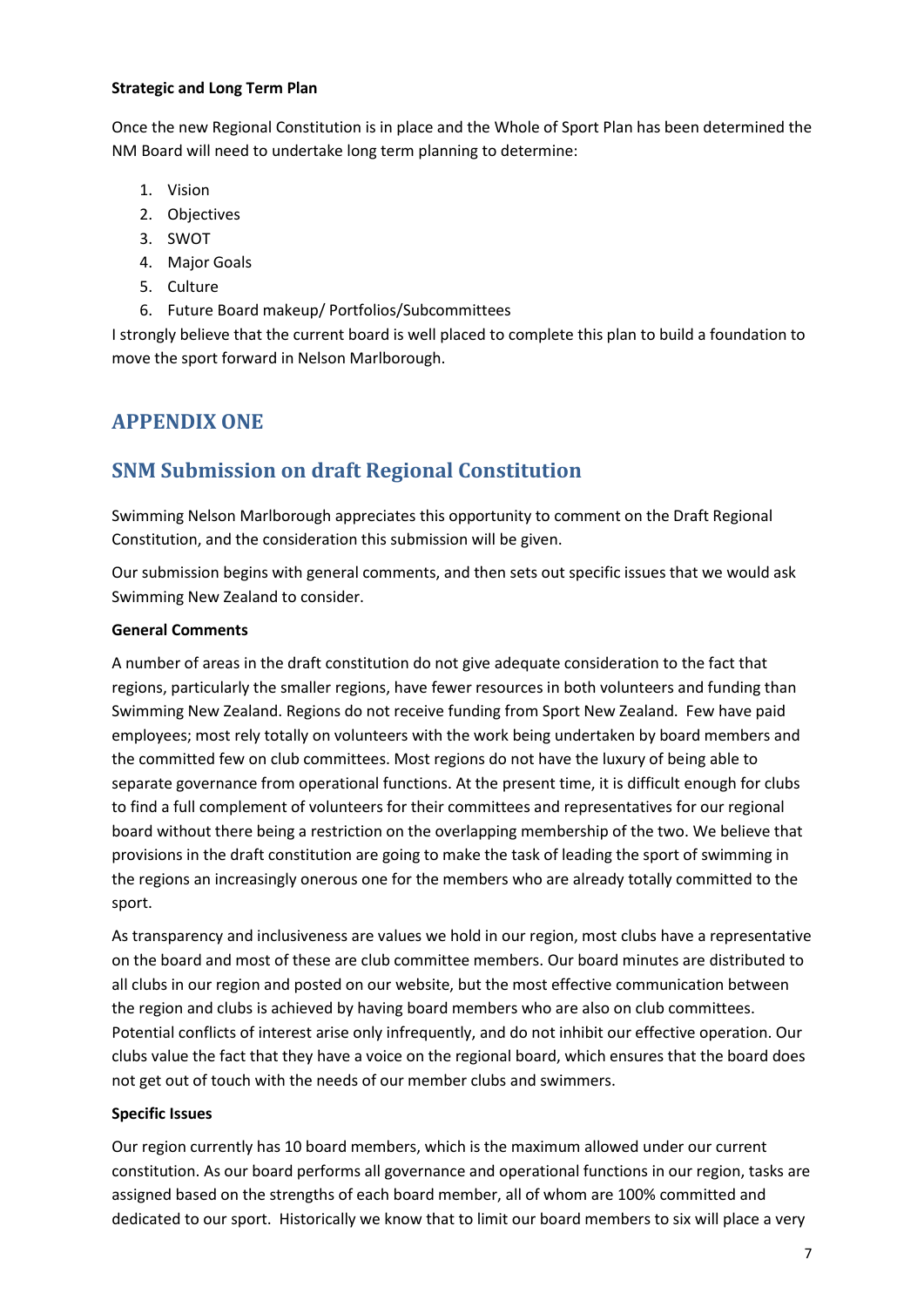heavy workload on the few, and some of the current valuable skills will be lost, ergo, we will simply not be in a position to deliver to our swimmers the same services as at present, let alone contend with the extra functions being placed on the region by the draft constitution and the Whole of Sport Plan.

# **We ask that SNZ re-consider the limit of 6 board members and allow regional boards to comprise between 6 and 10 board members.**

## **We ask that SNZ remove the provision that club committee members are not eligible for election to the regional board (in clause 8.2.b, delete the words "or a Member Club").**

If SNZ considers it appropriate, another clause could be added stating that Board members shall declare any conflict of interest (including matters affecting their club more than other clubs) on any issue before the board and refrain from voting on such matters. This is of course a matter of good governance regardless of whether it is stated in the constitution, but adding an explicit clause might make it more acceptable to have club committee members on regional boards.

Our region would like to query why a club can only nominate 1 person for the board at an AGM. We consider that the best candidates should be put forward regardless of who is nominating them. We would also query whether it is practical to allow clubs only 1 vote when voting for 2 or more board vacancies. This could result in elections with most candidates receiving one vote.

## **We suggest that**

- **clause 8.6.a be amended so that a club may nominate a number of candidates equal to the number of vacancies, and**
- **clause 8.4 be amended to state that, for election of board members, each club shall have a number of votes equal to the number of vacancies, and that votes of all clubs shall have equal strength.**

## **Drafting issues**

We believe that the wording in clause 10.2 is incorrect. The word "announcement" should be replaced by the word "election".

The draft constitution is not clear whether a casual vacancy on the board (appointments to which must end at the next AGM) constitutes one of the two positions to be filled at the AGM. The current wording suggests that such a vacancy would be additional to the two board members standing down under 8.7.d. This would mean that three or more positions on the board could be up for election at an AGM. It would be helpful if the intent were clarified.

# **APPENDIX TWO**

# **Additional Submission on the Draft Regional Constitution**

# **Presented by Swimming Nelson Marlborough**

Our region wishes to raise another point that we believe is of such significance that, if not addressed, will result in the failure of our clubs to accept the new Regional Constitution. We believe that the Draft Regional Constitution in its current form would mean that **ALL** clubs in our region would cease to be member clubs.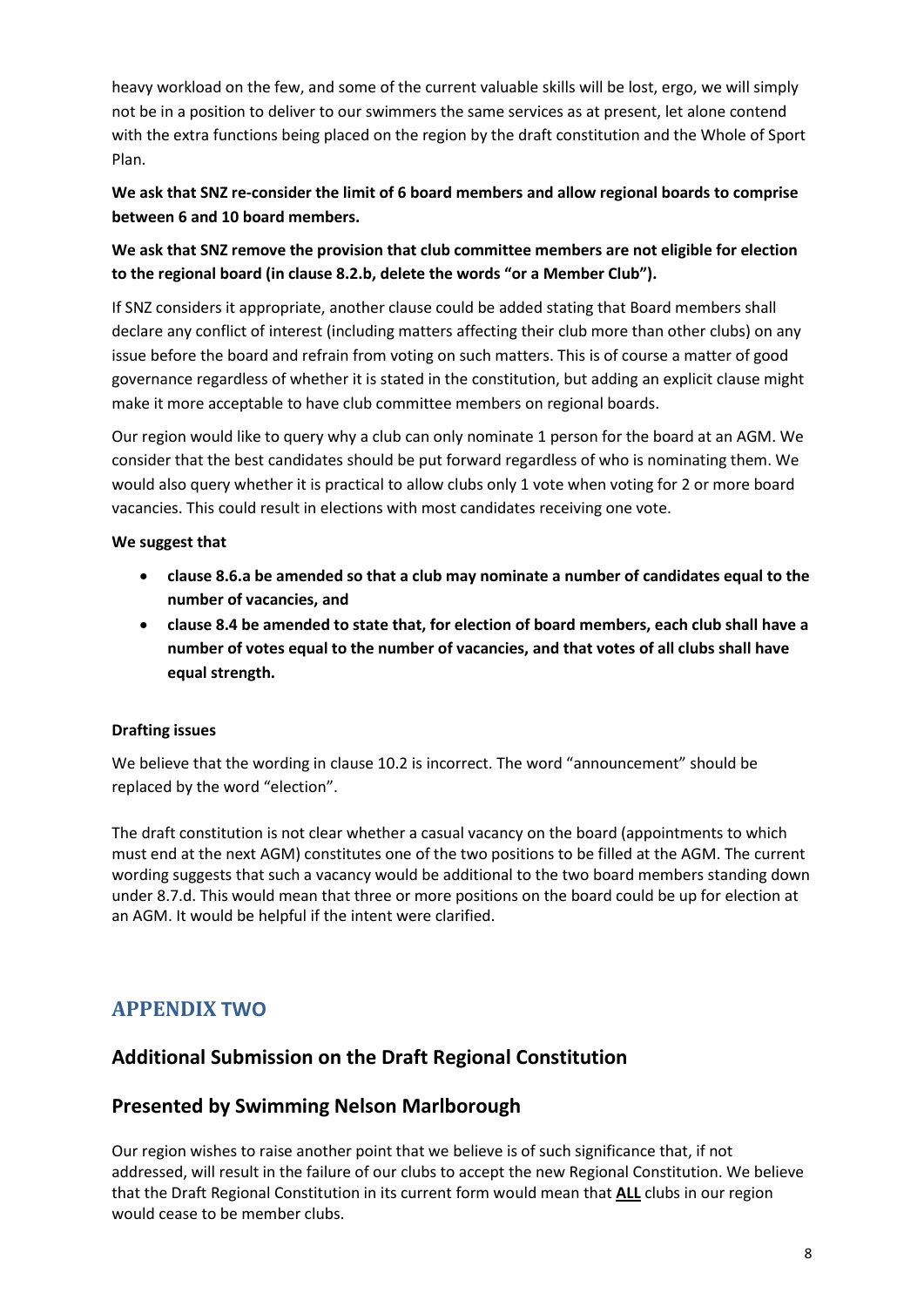Clause 6 of the Draft Regional Constitution defines a member club as follows:

6.1 A Member Club is a swimming club in the Region for Swimming XYZ, which:

# a. is a member of Swimming NZ

This sub clause needs to be read in conjunction with the SNZ Constitution, a fact some regions may not have realised!

The SNZ Constitution at clause 9.1 (b) states

A member club is a club operating within a region which satisfies all minimum defined criteria set by SNZ and/or its regional association **including having a minimum of 50 members and participants in the database........**

**This means that if the Regional Constitution is accepted, then NO club can exist with less than 50 members.** This would mean that we wouldn't have any clubs in our region.

Swimming Nelson Marlborough raised this issue during the consultation stage of the draft SNZ Constitution and obtained a verbal assurance from Sue Suckling that current clubs would not have to comply with this provision. Chris Moller also took note of this and realised that the SNZ Constitution needed amending in a number of areas when he sent the email below to all regions on 30 July 2012:

# *To all Regional Chairs and Regions*

*"As Chairman of the Working Group and on behalf of Sue Suckling as the Governance Administrator, I confirm that both of us will recommend to the incoming Board (not the Governance Administrator) that the new Board should convene a Working Party drawn from SNZ and with representation from Regions to review the Constitution that was adopted at the SGM on Saturday 28 July with a view to considering further changes to the Constitution as considered appropriate by the members of that Working Party."*

# *C J D Moller*

Our region did not vote in favour of the new SNZ Constitution for a number of reasons, including the impact of the clause on the minimum membership of 50 members per club. Our clubs could not allow this and so as a region, representing our clubs, we could not vote for it. We were given some comfort on this point by Sue Suckling's assurance that this would not apply to existing clubs.

The new SNZ Board have not implemented the working group, as recommended by Chris Moller, and they have not altered the constitutions based on the assurances provided by Sue Suckling. Neither the SNZ Constitution nor the Draft Regional Constitution makes any allowance for existing clubs. Had the working group been established, this and many of the other issues raised in our previous submission last week would have been addressed.

We believe that the SNZ Board must address this with all regions if they truly desire a Culture of Trust which was one of the main recommendations of the review. Not only does the situation need to be resolved, but we also believe that a number of regions may not have contemplated that their clubs have a major issue.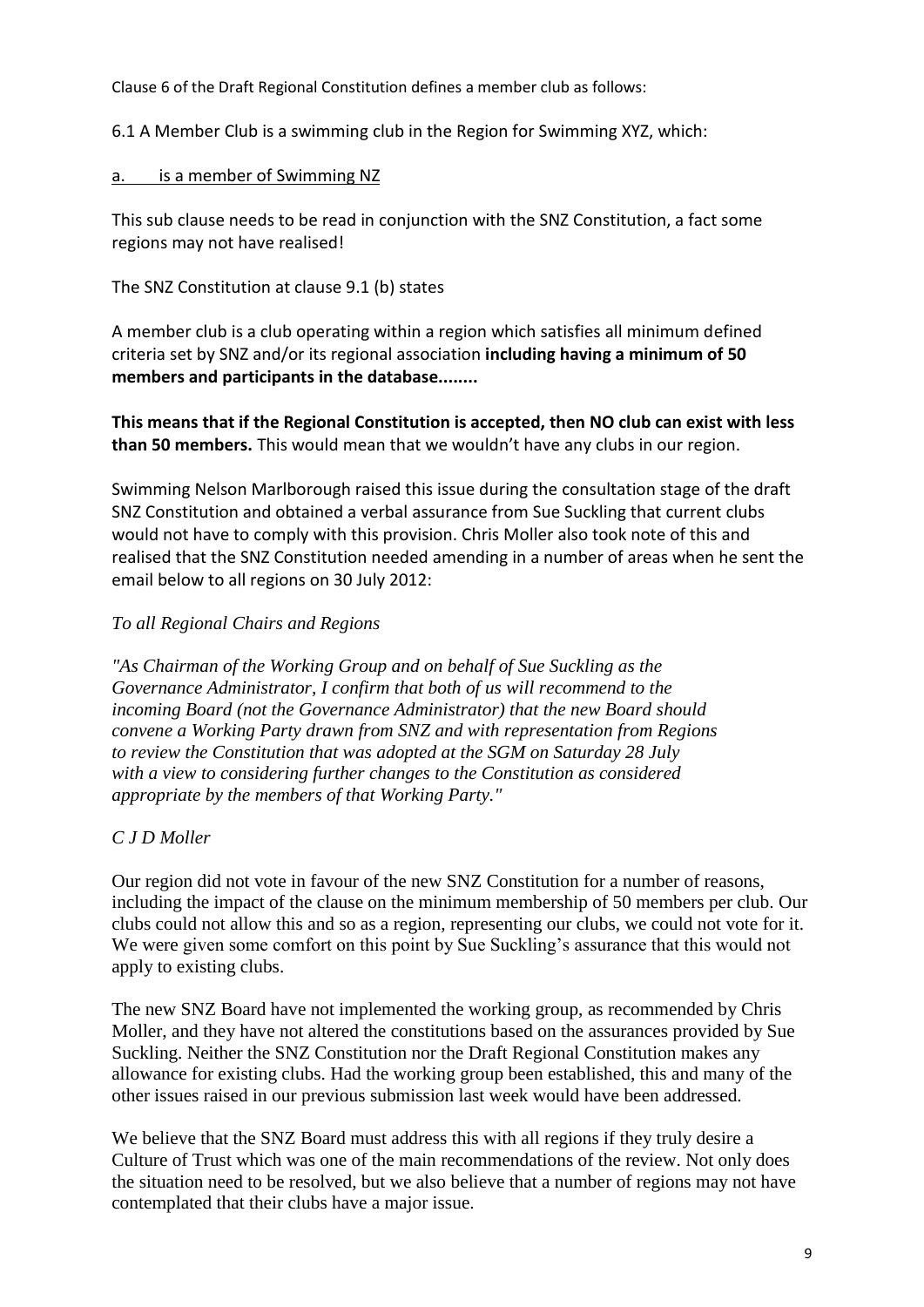**Our region requests that both the SNZ Constitution and the Draft Regional Constitution be amended and state that all existing clubs can remain as member clubs until their winding up or removal (for other constitutional reasons). We also request that the definition of 'Member Club" in the minimum requirement provisions be confirmed as any category of member entered on the SNZ database and that this is not limited to the competitive swimmer.**

**We strongly believe that no club in our region could vote in favour of the Draft Regional Constitution as it currently stands as they will have less than 50 members, or they will not want to see other clubs decimated in our region. Simply put: They will not vote to put their clubs out of business.**

**Our region would like this resolved, as well as the other points we have raised in our earlier submission last week addressed, so that we can see the Regional Constitution adopted and the sport can move forward positively under the spirit of the review findings.**

## **APPENDIX THREE**

Swimming Nelson Marlborough believes that the Whole of Sport Plan is critical to the future of our sport. We have forwarded to Christian our submission on the process for this. Our board has given a lot of consideration on possible content of the plan and would like to share some of our ideas with other regions (attached)

We look forward to working with SNZ, other regions and stakeholders to ensure that the Whole of Sport Plan is an excellent foundation for the sport to move forward.

We would welcome any comment from other regions.

#### **Swimming Nelson Marlborough**

## **Our view on the Whole of Sport Plan that we are happy to share with all regions.**

## **a. The Whole of sport plan is significant for the following reasons:**

- 1. This is the plan that will be the foundation for the sport to grow and develop at all levels and should be owned by all stakeholders (the sport itself).
- 2. Regions should have an ongoing input into this plan which should be a living document.
- 3. The WOSP may be a significant document when it comes to funding requirements for the sport particularly at Regional and Club level.
- 4. The Draft Regional Constitution states that regions shall:
	- a. Act consistently with the whole of sport plan(5.2b)
	- b. Play an active part in securing funding for the sport and comply with the Sport funding strategy(5.2(f)
	- c. Implement the whole of sport plan in its region (9.2a)
	- d. Monitor and review performance against the whole of sport plan(9.2b)
	- e. Review annual KPI's and be accountable to SNZ for achieving them(9.2i) the basis of which will probably flow directly from the WOSP.